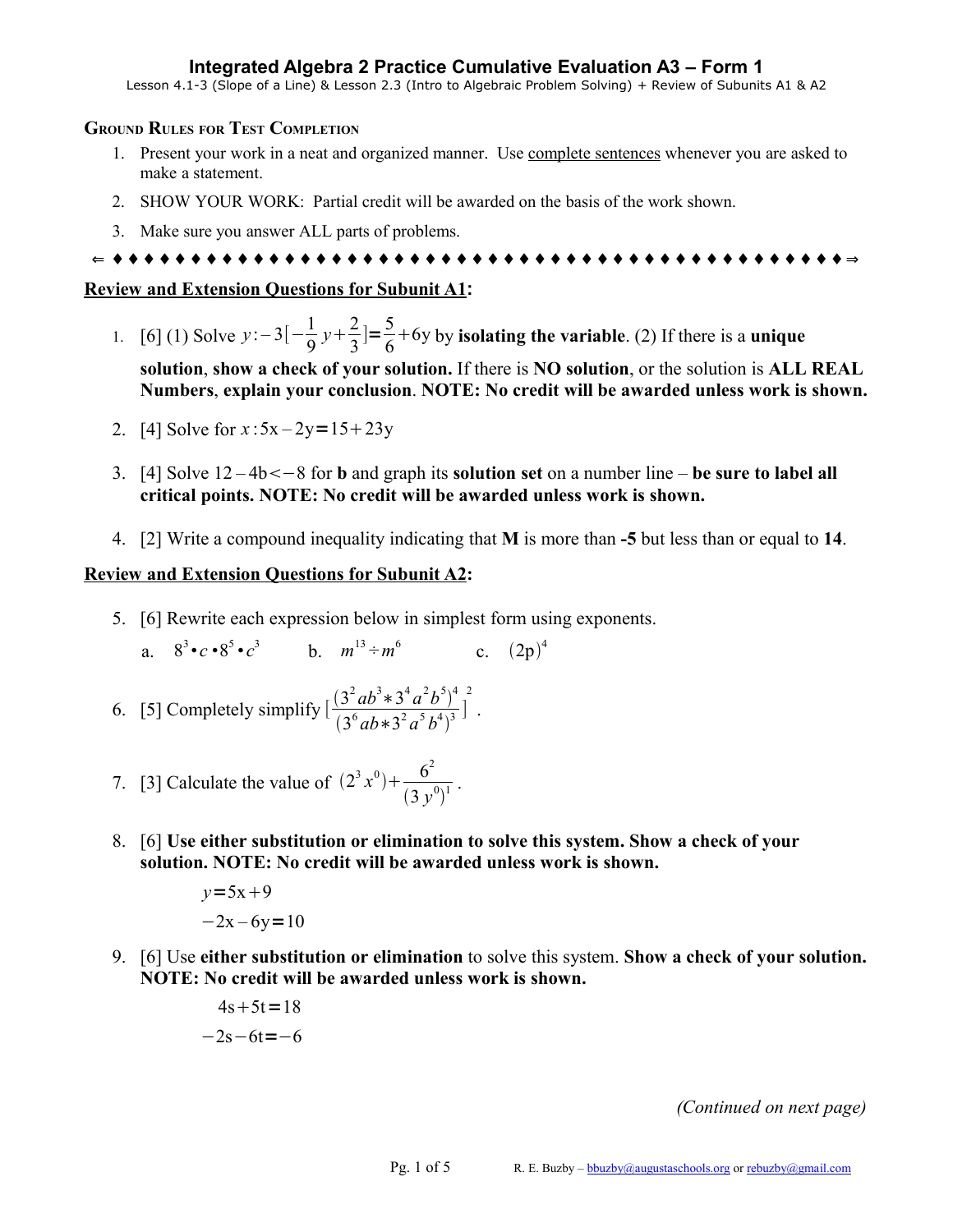# **Questions for Subunit A3:**

- 10. [10] Find the slopes of the following lines:
	- a. A horizontal line
	- b. A vertical line.
	- c. The line through the points  $(12, 5)$  and  $(-4, -8)$
	- d. A line parallel to the line that passes through the points  $(0, -6)$  and  $(-10, 3)$ .
	- e. A line perpendicular to the line that passes through the points  $(-2, 7)$  and  $(6, 11)$ .

# **Use graph paper to answer questions 11 - 13. You may use the same set of axes for all 3 graphs. Be sure to label each line as well as points on each axis to indicate the scale you used.**

- 11. [3] Graph the equation  $x = -4$ .
- 12. [3] Graph the equation  $y = 7$ .
- 13. [4] The point (3, –8) lies on a line with slope –2. Graph this line by finding another point that lies on the line.

**Answer any 6 of the remaining 7 questions. Give your answers in complete sentences.** *(You may do the remaining question for extra credit.)*

- 14. [6] The sum of two numbers is 15. Their difference is 32. What are the numbers?
- 15. [6] The sum of three consecutive odd integers is 123. What are the numbers?
- 16. [6] The measure of the largest angle in a triangle is 70 degrees more than the measure of the smallest angle and the measure of the next smallest angle is 40 degrees. What is the measure of each angle? *[You may also find it helpful to use a sketch to represent the problem.]*
- 17. [6] The longest side of a triangle is 8 cm longer than the shortest side. The remaining side is 4 inches longer than the shortest side. If the perimeter of the triangle is 45 cm, what is the length of each side? *[You may also find it helpful to use a sketch to represent the problem.]*
- 18. [6] The width of a rectangle is 9 inches less than twice its length. If the perimeter of the rectangle is 78 inches, what are its dimensions? *[You may also find it helpful to use a sketch to represent the problem.]*
- 19. [6] The perimeter of a square is three times the perimeter of a regular hexagon. If the length of a side of the square is 2 feet more than twice the length of a side of the hexagon, what is the perimeter of each figure? *[You may also find it helpful to use a sketch to represent the problem.]*
- 20. [6] The length of a rectangular dog run is three times its width. If the perimeter is 240 feet, what is the area of the dog run? *[You may also find it helpful to use a sketch to represent the problem.]*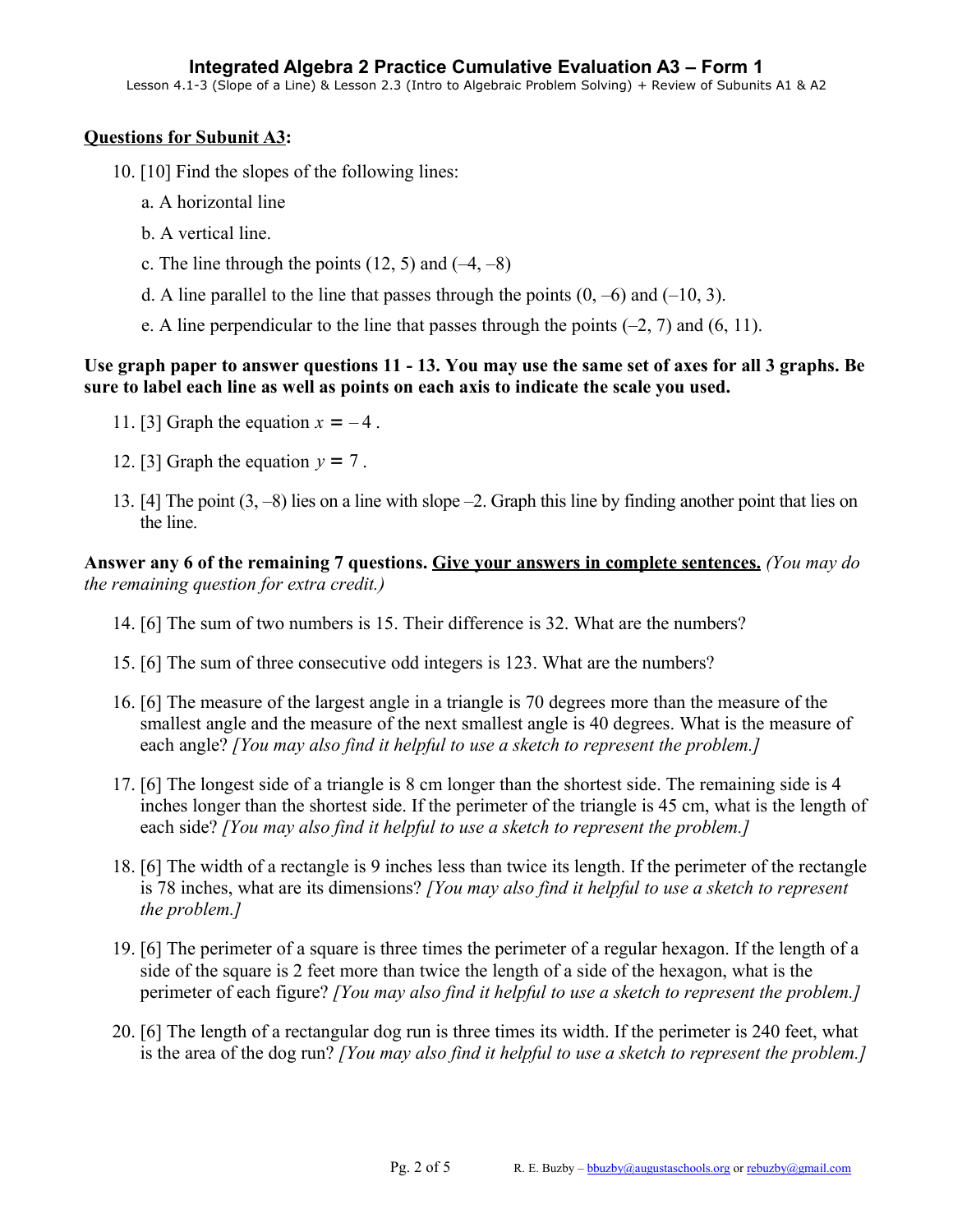### **Integrated Algebra 2 Practice Cumulative Evaluation A3 – Form 1**

Lesson 4.1-3 (Slope of a Line) & Lesson 2.3 (Intro to Algebraic Problem Solving) + Review of Subunits A1 & A2

#### **ANSWER KEY with SOLUTIONS TO SELECTED PROBLEMS**

## **Review and Extension Questions for Subunit A1:**



### **Review and Extension Questions for Subunit A2:**

5. [6] a.  $8^{8} \cdot c^4$  b.  $m^7$  c.  $2^4 p^4 \text{ or } 16p^4$ 6. [5]  $\left[\frac{(3^6a^3b^8)^4}{(3^8-615)^3}\right]$  $\frac{(3^8a^6b^5)^3}{}$ 2  $\mapsto \left[\frac{(3^{24}a^{12}b^{32})}{(2^{24}+18+15)}\right]$  $\frac{(3^{24}a^{18}b^{15})}{(3^{24}a^{18}b^{15})}$ 2  $\rightarrow$   $\left[\frac{b^{17}}{6}\right]$  $\frac{b}{a^6}$ ] 2  $\rightarrow$   $\frac{b^{34}}{12}$ *a* 12 7. [3] 20 8. [6]  $-2x-6(5x+9)=10 \rightarrow -2x-30x-54=10 \rightarrow -32x=64 \rightarrow x=-2$ *y*=5(-2)+9 → *y*=-1 Check: 1)  $-1$  = ?5(-2)+9 →  $-1$  =  $-1 \sqrt{2}$ ; 2)  $-2(-2) - 6(-1) = ?10$  → 10=10  $\sqrt{2}$ 9. [6]  $2[-2s-6t] = [-6]2 \rightarrow -4s-12t=-12$  $4s + 5t = 18$  $-\frac{7t}{7}$  $-7$  $=\frac{6}{ }$  $-7$  $\rightarrow$   $t=-\frac{6}{7}$ 7  $4s+5(\frac{-6}{7})$  $\frac{x-6}{7}$ ) = 18 → 28s-30 = 126 → *s* =  $\frac{39}{7}$ 7 Check: 1)  $4(\frac{39}{7})$ 7  $)+5(\frac{-6}{7})$  $\frac{0}{7}$ =?18 → 156 – 30 = 126 √ 2)  $-2(\frac{39}{7})$ 7  $-6(\frac{-6}{7})$  $\frac{0}{7}$ ) = -6  $\rightarrow$  -78 + 36 = -42  $\sqrt{ }$ 

**Questions for Subunit A3:**

10. [10] a.  $m = 0$  b. *undefined* c.  $m = \frac{13}{16}$  d.  $m = -\frac{9}{16}$  $m = -2$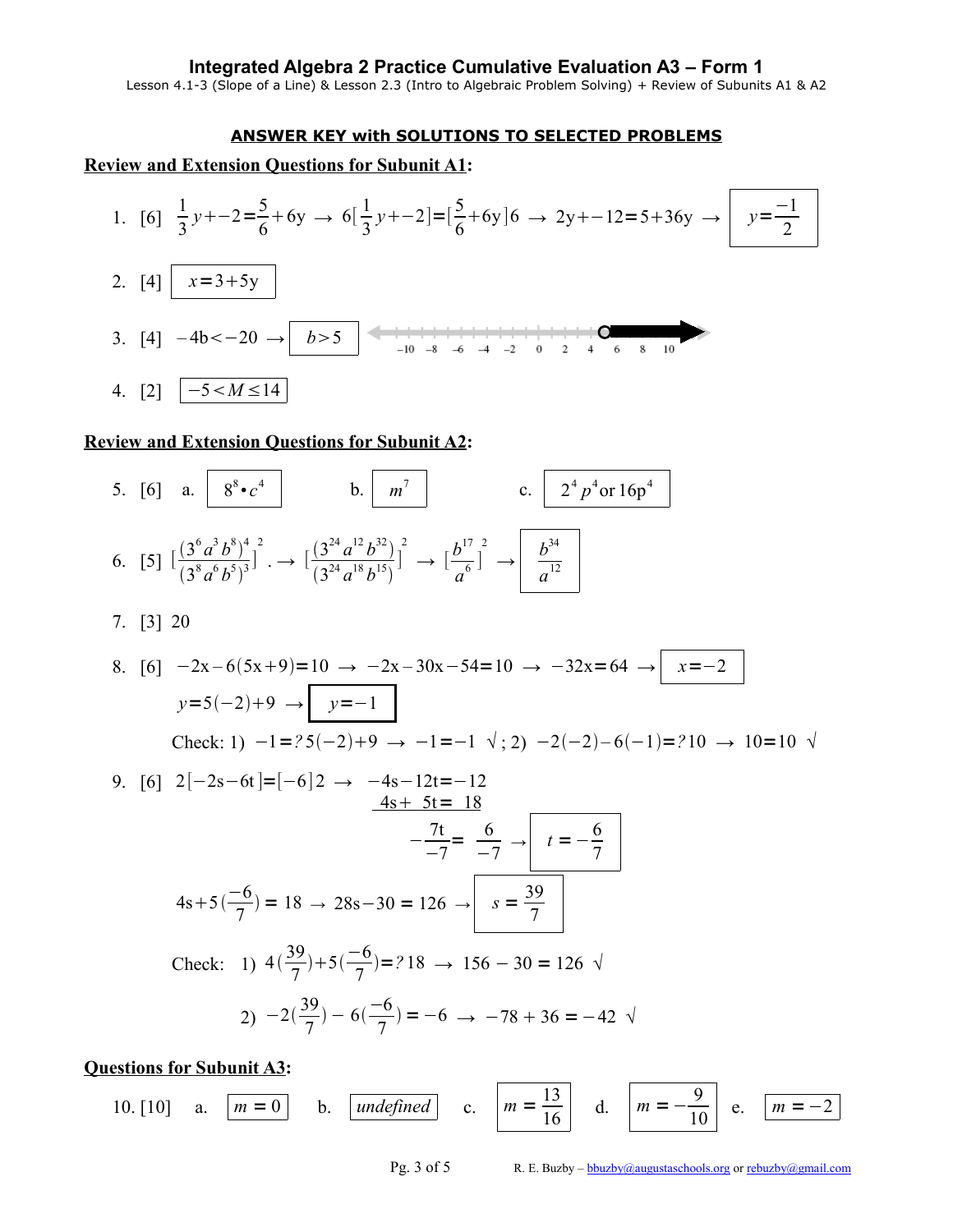*(Continued on next page)*

- 11. [3] Graph the equation  $x = -4$ .
- 12. [3] Graph the equation  $y = 7$ .
- 13. [4] The point  $(3, -8)$  lies on a line with slope  $-2$ . Graph this line by finding another point that lies on the line.



**Answer any 6 of the remaining 7 questions. Give your answers in complete sentences.** *(You may do the remaining question for extra credit.)*

$$
L + S = 15
$$
  
14. [6] 
$$
L - S = 32 \rightarrow L = 23.5 ; S = 15 - 23.5 \rightarrow S = -8.5
$$
  
2L = 47  
Check: 1) 23.5 + -8.5 = ? 15 \rightarrow 15 = 15 \sqrt{2} 23.5 - (-8.5) = ? 32 \rightarrow 32 = 32 \sqrt{2}

**The numbers are -8.5 and 23.5.**

$$
N = 39
$$
  
15. [6] 
$$
N + 2 = 41
$$

$$
N + 4 = 43
$$

$$
3N + 6 = 123
$$
 
$$
N + 4 = 43
$$

$$
N + 4 = 43
$$

$$
23
$$
 **The numbers are 39, 41, and 43.**



**The measures of the angles are 35°, 40°, and 105°.**

17. [6] *s* 8 *s* 4 *s* = 45 3s 12 = 45 *s* = 11 **The sides are 11", 15", and 19".** s s + 8 s + 4